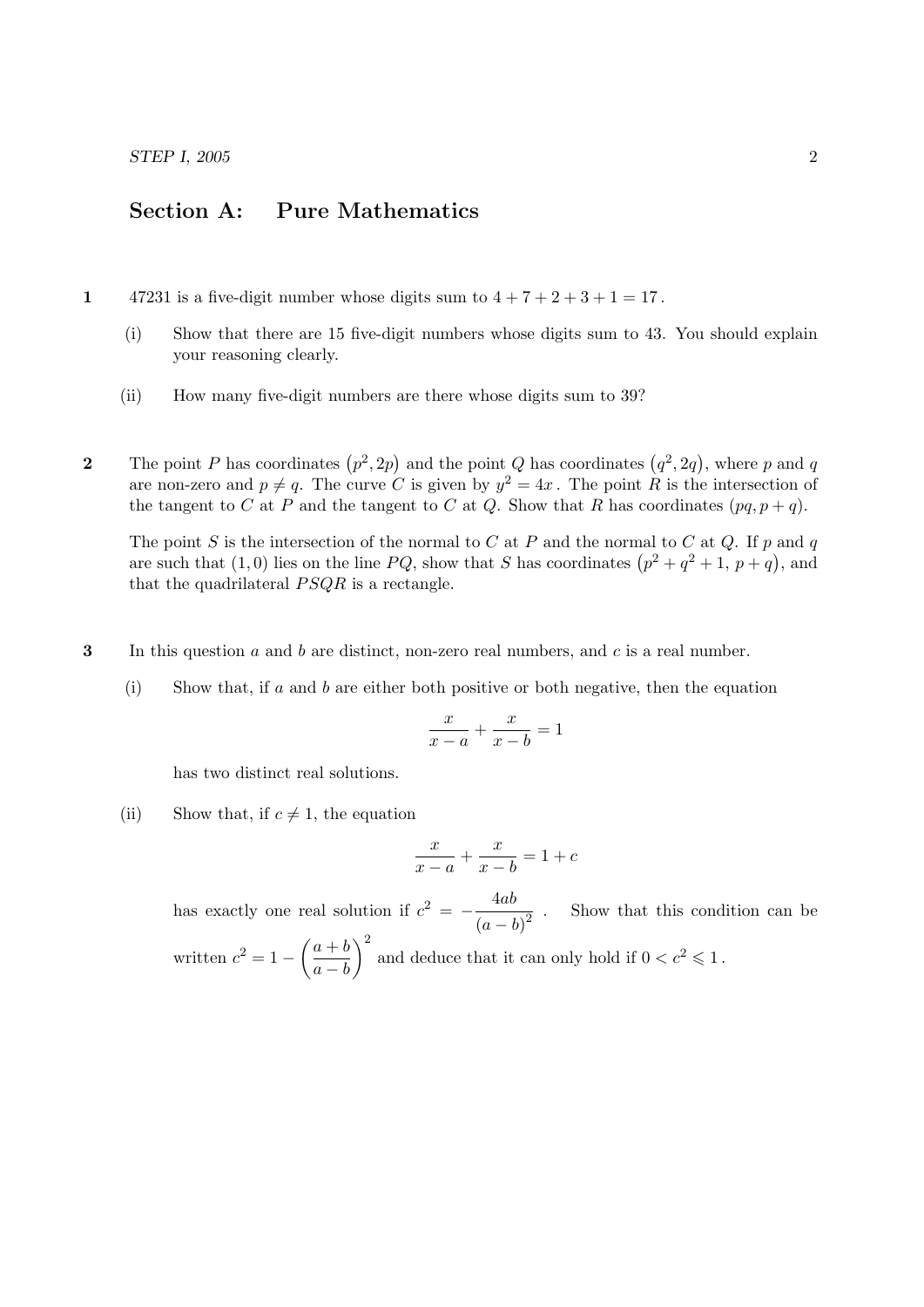STEP I, 2005 3

- 4 (a) Given that  $\cos \theta = \frac{3}{5}$  $\frac{3}{5}$  and that  $\frac{3\pi}{2} \leq \theta \leq 2\pi$ , show that  $\sin 2\theta = -\frac{24}{25}$  $\frac{21}{25}$ , and evaluate  $\cos 3\theta$ .
	- (b) Prove the identity  $\tan 3\theta \equiv \frac{3\tan\theta \tan^3\theta}{1-\theta + \theta^2}$  $1-3\tan^2\theta$ . Hence evaluate  $\tan \theta$ , given that  $\tan 3\theta = \frac{11}{2}$  $\frac{11}{2}$  and that  $\frac{\pi}{4} \leqslant \theta \leqslant \frac{\pi}{2}$  $\frac{1}{2}$ .
- 5 (i) Evaluate the integral

$$
\int_0^1 (x+1)^{k-1} \, \mathrm{d}x
$$

in the cases  $k \neq 0$  and  $k = 0$ . Deduce that  $\frac{2^k-1}{1}$  $\frac{1}{k} \approx \ln 2$  when  $k \approx 0$ .

(ii) Evaluate the integral

$$
\int_0^1 x (x+1)^m \, \mathrm{d}x
$$

in the different cases that arise according to the value of  $m$ .

6 (i) The point A has coordinates  $(5, 16)$  and the point B has coordinates  $(-4, 4)$ . The variable point P has coordinates  $(x, y)$  and moves on a path such that  $AP = 2BP$ . Show that the Cartesian equation of the path of  $P$  is

$$
(x+7)^2 + y^2 = 100.
$$

(ii) The point C has coordinates  $(a, 0)$  and the point D has coordinates  $(b, 0)$ , where  $a \neq b$ . The variable point Q moves on a path such that

$$
QC = k \times QD ,
$$

where  $k > 1$ . Given that the path of Q is the same as the path of P, show that

$$
\frac{a+7}{b+7} = \frac{a^2+51}{b^2+51} .
$$

Show further that  $(a+7)(b+7) = 100$ .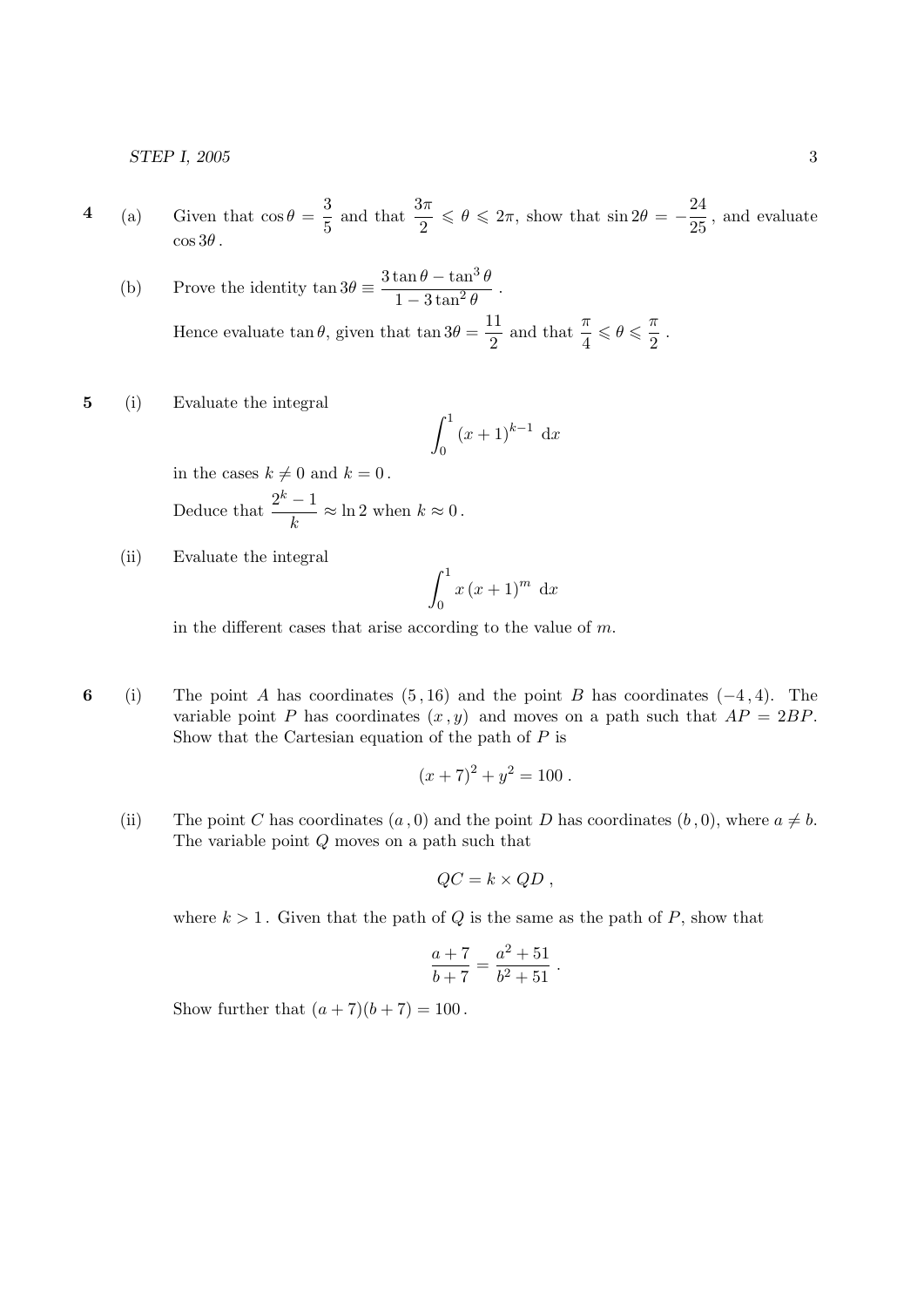STEP I, 2005 4

7 The notation 
$$
\prod_{r=1}^{n} f(r)
$$
 denotes the product  $f(1) \times f(2) \times f(3) \times \cdots \times f(n)$ .

Simplify the following products as far as possible:

(i) 
$$
\prod_{r=1}^{n} \left(\frac{r+1}{r}\right);
$$

(ii) 
$$
\prod_{r=2}^{n} \left( \frac{r^2 - 1}{r^2} \right);
$$

(iii) 
$$
\prod_{r=1}^{n} \left( \cos \frac{2\pi}{n} + \sin \frac{2\pi}{n} \cot \frac{(2r-1)\pi}{n} \right)
$$
, where *n* is even.

8 Show that, if 
$$
y^2 = x^k f(x)
$$
, then  $2xy \frac{dy}{dx} = ky^2 + x^{k+1} \frac{df}{dx}$ .

(i) By setting  $k = 1$  in this result, find the solution of the differential equation

$$
2xy\frac{\mathrm{d}y}{\mathrm{d}x} = y^2 + x^2 - 1
$$

for which  $y = 2$  when  $x = 1$ . Describe geometrically this solution.

(ii) Find the solution of the differential equation

$$
2x^2y\frac{\mathrm{d}y}{\mathrm{d}x} = 2\ln(x) - xy^2
$$

for which  $y = 1$  when  $x = 1$ .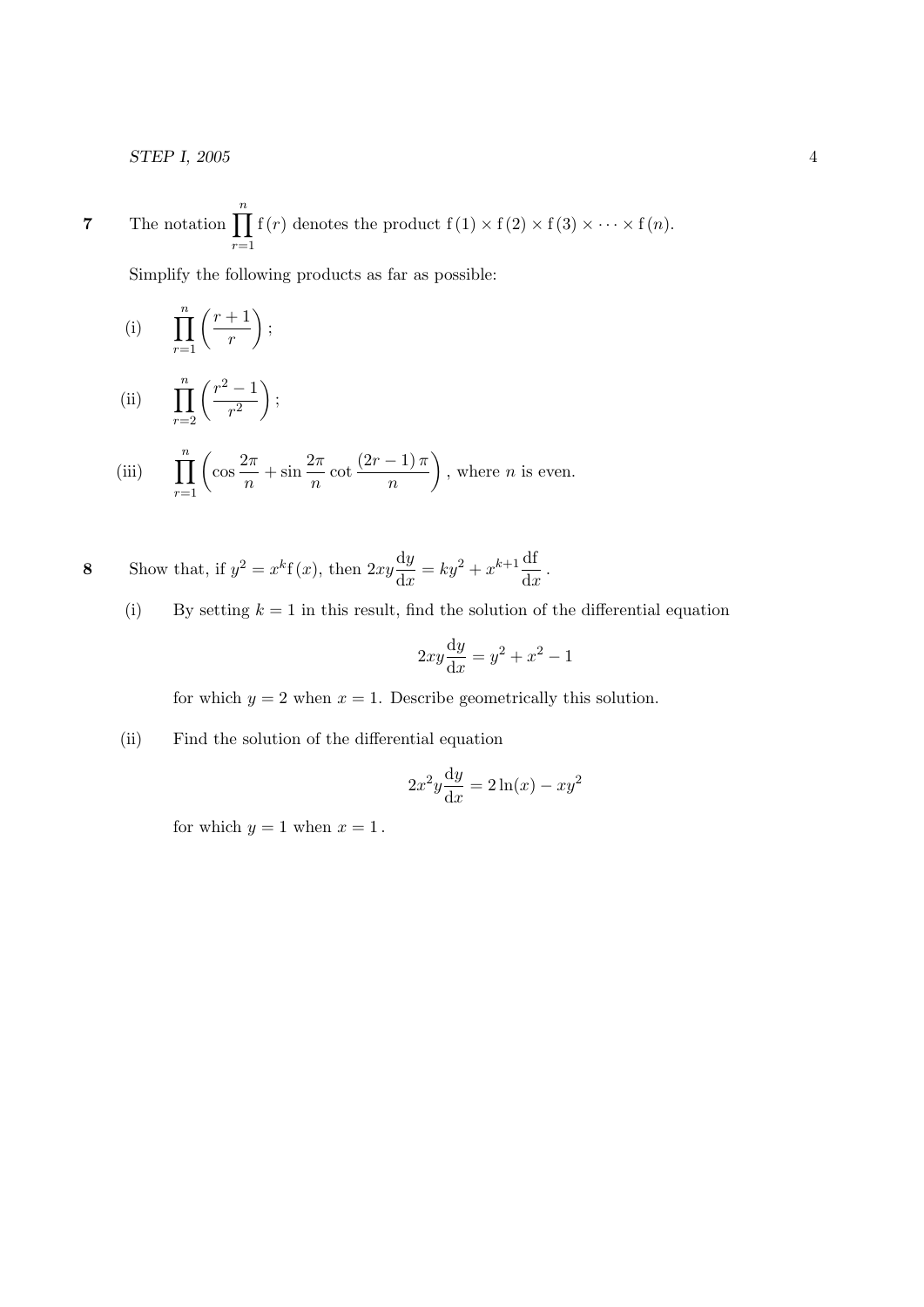## Section B: Mechanics

9 A non-uniform rod  $AB$  has weight W and length 3l. When the rod is suspended horizontally in equilibrium by vertical strings attached to the ends  $A$  and  $B$ , the tension in the string attached to A is T.

When instead the rod is held in equilibrium in a horizontal position by means of a smooth pivot at a distance  $l$  from  $A$  and a vertical string attached to  $B$ , the tension in the string is  $T$ . Show that  $5T = 2W$ .

When instead the end  $B$  of the rod rests on rough horizontal ground and the rod is held in equilibrium at an angle  $\theta$  to the horizontal by means of a string that is perpendicular to the rod and attached to A, the tension in the string is  $\frac{1}{2}T$ . Calculate  $\theta$  and find the smallest value of the coefficient of friction between the rod and the ground that will prevent slipping.

10 Three collinear, non-touching particles  $A, B$  and  $C$  have masses  $a, b$  and  $c$ , respectively, and are at rest on a smooth horizontal surface. The particle  $A$  is given an initial velocity  $u$ towards  $B$ . These particles collide, giving  $B$  a velocity v towards  $C$ . These two particles then collide, giving  $C$  a velocity  $w$ .

The coefficient of restitution is  $e$  in both collisions. Determine an expression for  $v$ , and show that

$$
w = \frac{abu(1+e)^2}{(a+b)(b+c)}.
$$

Determine the final velocities of each of the three particles in the cases:

(i) 
$$
\frac{a}{b} = \frac{b}{c} = e
$$
;

(ii) 
$$
\frac{b}{a} = \frac{c}{b} = e.
$$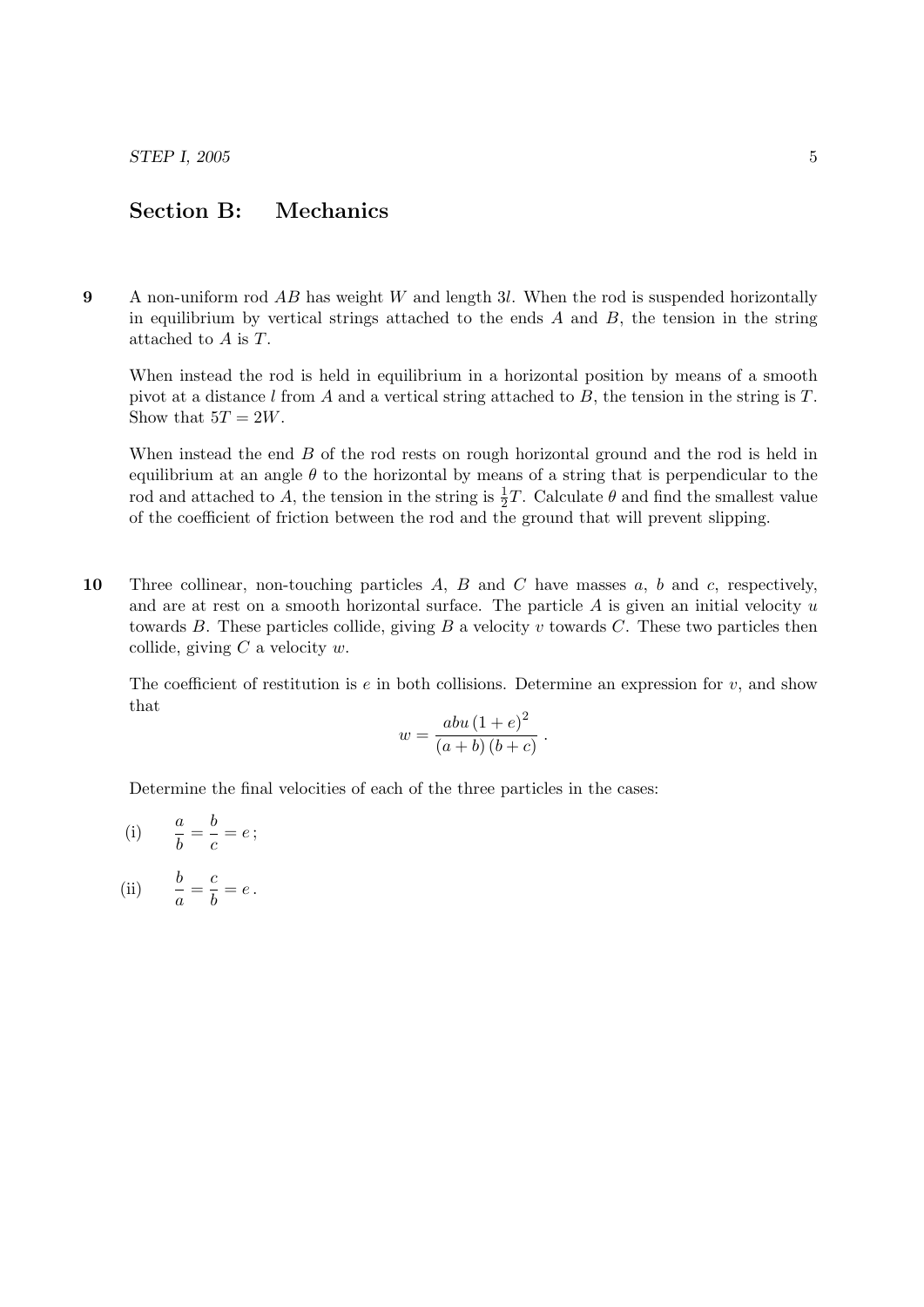11 A particle moves so that  $r$ , its displacement from a fixed origin at time  $t$ , is given by

$$
\mathbf{r} = (\sin 2t)\,\mathbf{i} + (2\cos t)\,\mathbf{j}\,,
$$

where  $0 \leqslant t < 2\pi$ .

- (i) Show that the particle passes through the origin exactly twice.
- (ii) Determine the times when the velocity of the particle is perpendicular to its displacement.
- (iii) Show that, when the particle is not at the origin, its velocity is never parallel to its displacement.
- (iv) Determine the maximum distance of the particle from the origin, and sketch the path of the particle.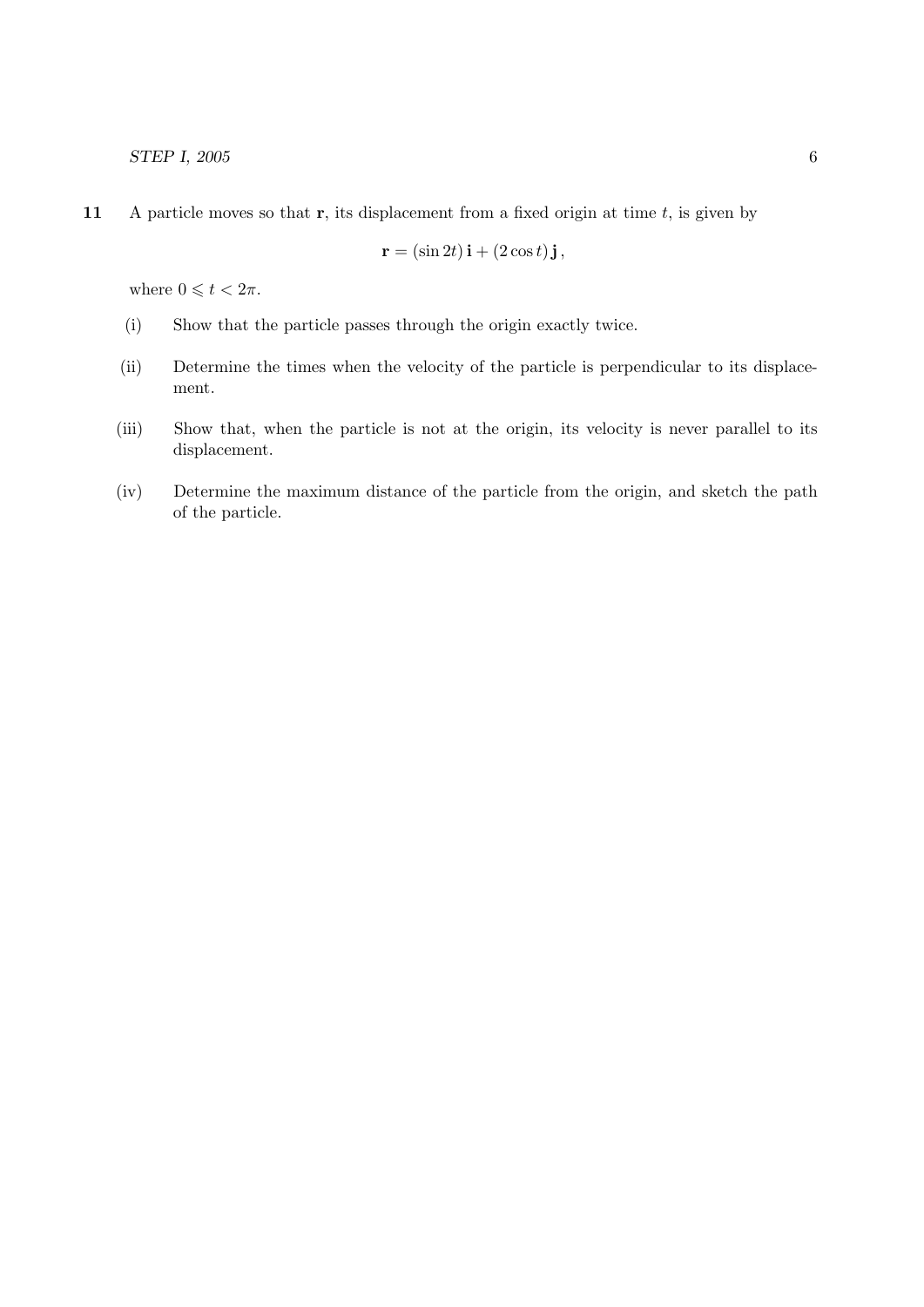## Section C: Probability and Statistics

- 12 (a) The probability that a hobbit smokes a pipe is 0.7 and the probability that a hobbit wears a hat is 0.4 . The probability that a hobbit smokes a pipe but does not wear a hat is  $p$ . Determine the range of values of  $p$  consistent with this information.
	- (b) The probability that a wizard wears a hat is 0.7 ; the probability that a wizard wears a cloak is 0.8 ; and the probability that a wizard wears a ring is 0.4 . The probability that a wizard does not wear a hat, does not wear a cloak and does not wear a ring is 0.05 . The probability that a wizard wears a hat, a cloak and also a ring is 0.1 . Determine the probability that a wizard wears exactly two of a hat, a cloak, and a ring.

The probability that a wizard wears a hat but not a ring, **given** that he wears a cloak, is q. Determine the range of values of q consistent with this information.

13 The random variable X has mean  $\mu$  and standard deviation  $\sigma$ . The distribution of X is symmetrical about  $\mu$  and satisfies:

$$
P(X \le \mu + \sigma) = a
$$
 and  $P(X \le \mu + \frac{1}{2}\sigma) = b$ ,

where  $a$  and  $b$  are fixed numbers. Do not assume that  $X$  is Normally distributed.

(a) Determine expressions (in terms of  $a$  and  $b$ ) for

$$
P\left(\mu - \frac{1}{2}\sigma \leq X \leq \mu + \sigma\right)
$$
 and  $P\left(X \leq \mu + \frac{1}{2}\sigma \mid X \geq \mu - \frac{1}{2}\sigma\right)$ .

(b) My local supermarket sells cartons of skimmed milk and cartons of full-fat milk: 60% of the cartons it sells contain skimmed milk, and the rest contain full-fat milk.

The volume of skimmed milk in a carton is modelled by X ml, with  $\mu = 500$  and  $\sigma = 10$ . The volume of full-fat milk in a carton is modelled by X ml, with  $\mu = 495$  and  $\sigma = 10$ .

(i) Today, I bought one carton of milk, chosen at random, from this supermarket. When I get home, I find that it contains less than 505 ml. Determine an expression (in terms of  $\alpha$  and  $\delta$ ) for the probability that this carton of milk contains more than 500 ml.

(ii) Over the years, I have bought a very large number of cartons of milk, all chosen at random, from this supermarket. 70% of the cartons I have bought have contained at most 505 ml of milk. Of all the cartons that have contained at least 495 ml of milk, one third of them have contained full-fat milk. Use this information to estimate the values of a and b.